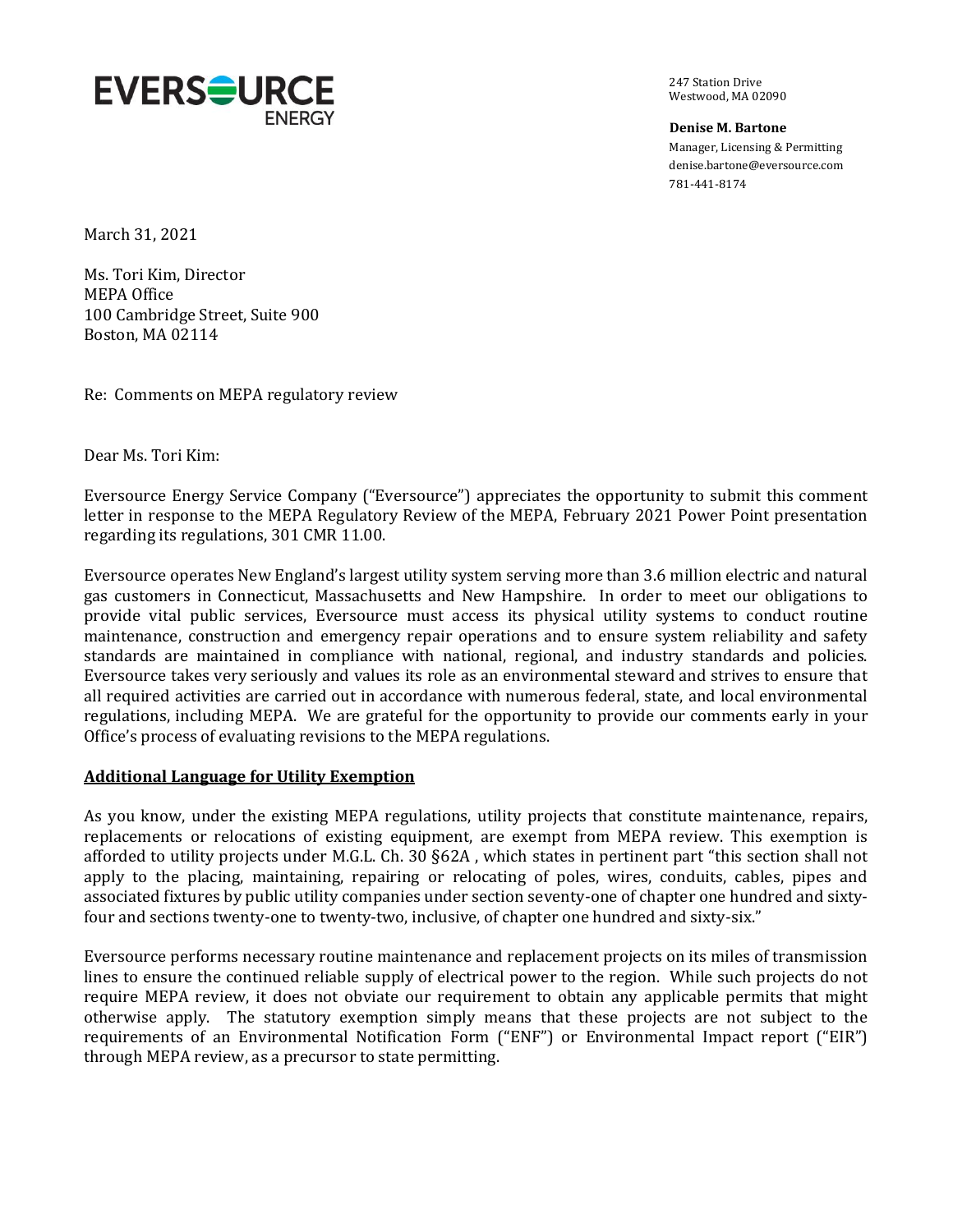As such, Eversource suggests the following language should be added to 11.01 (2)(a) <u>Jurisdiction</u> to elucidate this exemption in the regulation:

*4. MEPA jurisdiction does not apply to the placing, maintaining, repairing or relocating of poles, wires, conduits, cables, pipes and associated fixtures by public utility companies.*

### **Clarification of MEPA Definitions**

Eversource incorporates and follows Best Management Practices ("BMPs") into the design and construction of its projects to avoid and minimize impacts to the maximum extent practicable. For example, construction mats are recognized as a BMP by the U.S. Army Corps of Engineers and the Massachusetts Department of Environmental Protection and an industry practice for equipment operation in or across vegetated wetlands in order to distribute the equipment weight and minimize the disturbance of wetland soil and vegetation.

As such, we suggest the following language in the definition for "Routine Maintenance":

*Any maintenance work or activity carried out on a regular or periodic basis in a manner that has no potential for Damage to the Environment or for which best management practices or performance standards have been developed that avoid, minimize, or mitigate potential environmental impacts to the maximum extent practicable.*

Additionally, for the same reason as above, as well as for consistency within the regulatory language in its definitions, we suggest the following language in the definition for "Replacement Project":

- *Any Project to repair, replace, or reconstruct a previous use of or Project on a Project site that does not:*
- *(a) increase potential environmental impacts or for which best management practices or performance standards have been developed that avoid, minimize, or mitigate potential environmental impacts to the maximum extent practicable need additional or changed environmental Permits; or*
- *(b) result in any substantial (10% or more) Expansion of the use or Project, provided that the previous use or Project has not been discontinued for more than three years and that the Expansion does not meet or exceed any review thresholds.*

### **Updates to MEPA Thresholds**

*11.03(7)(a) 4. Construction of electric transmission lines with a Capacity of 230 or more kV, provided the transmission lines are five or more miles in length along new, unused or abandoned right of way.*

Eversource does not support the suggested revision to lower the following mandatory EIR Energy review threshold from 230 kV to 115 kV. The purpose of the MEPA regulations is to allow meaningful consideration and public review of potential environmental impacts associated with projects of a certain size and scope that meet regulatory thresholds and require state action. The proposed lowering of the electric transmission line review threshold based solely on voltage, without any rationale that it somehow causes increased potential environmental impacts, seems arbitrary and unnecessary, since the Secretary retains authority to require an EIR upon review of a project triggering an ENF for the "construction of an electric transmission line with a capacity of 69 or more kv, provided the transmission lines are one or more miles in length along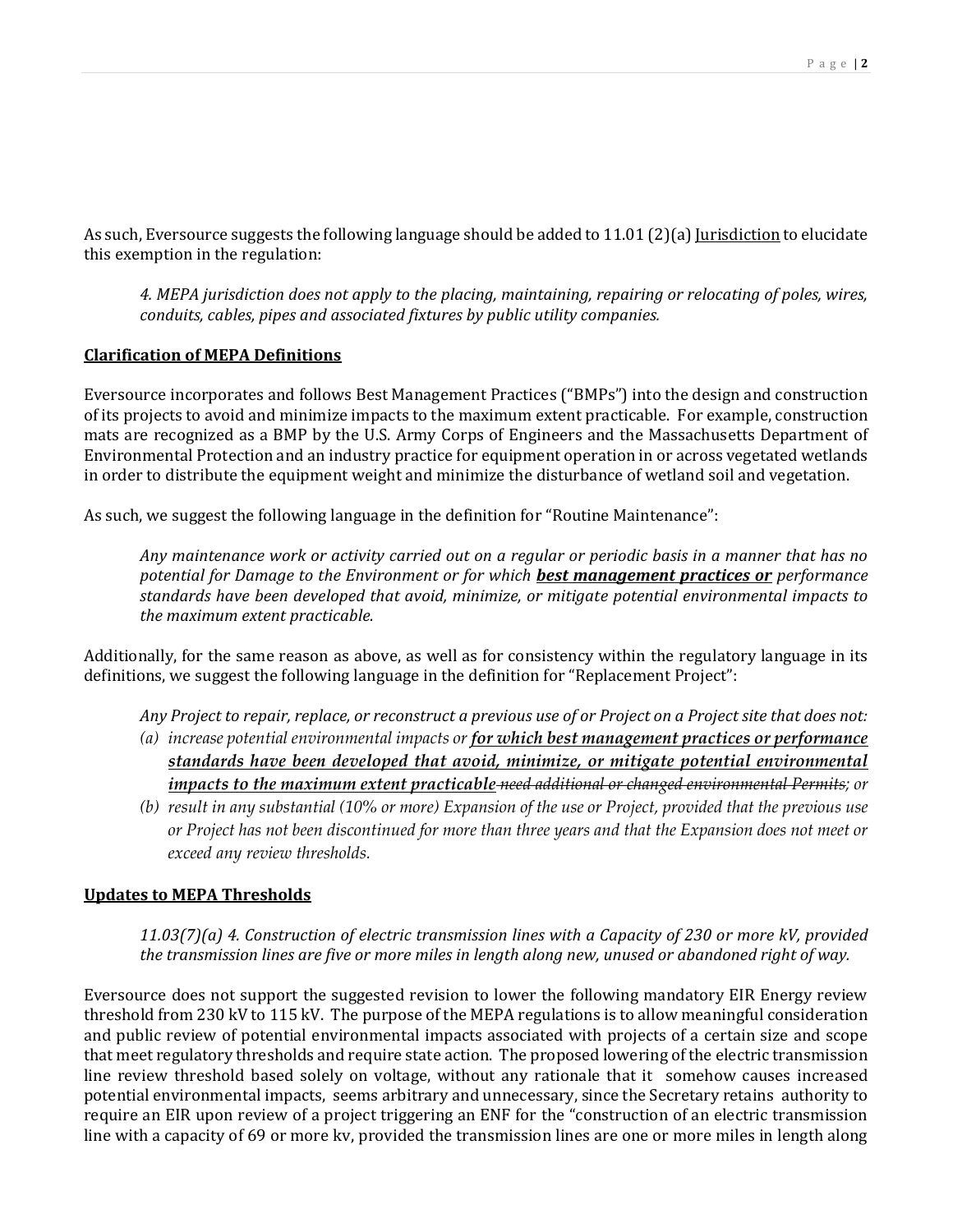new, unused or abandoned right of way." As a publicly regulated utility company, Eversource has an obligation to provide safe and reliable energy to its customers, while at the same time, conduct its projects in a manner that avoids, minimizes and mitigate adverse environmental impacts. This is a standard that our company takes very seriously. Lowering the review threshold based solely on voltage without providing any reasoning that it correlates to an increase in environmental harm, will slow down and drive up the costs associated with many of our projects, which is detrimental to both our business and our customers. As previously stated, we are still required to obtain all applicable state permits that are necessary for such projects and comply with all approvals and conditions of such permits.

# *11.03(3) Wetlands, Waterways and Tidelands*

For some utility projects, the only impacts that trigger MEPA review are from the use of construction mats in wetland resource areas. As previously stated, use of construction mats is a BMP that protects wetlands and avoids permanent adverse impacts. It is for this reason that the use of construction mats should not be considered an alteration of wetland resource areas and should be excluded from wetland impact calculations that trigger MEPA review under 11.03(3). We suggest adding the following language:

# *11.03(3)(a)1. Provided that a permit is required; and the temporary use of construction mats in wetland resource areas shall not be considered an alteration for the following:*

*11.03(3)(b)1. Provided that a permit is required; and the temporary use of construction mats in wetland resource areas shall not be considered an alteration for the following:*

# **Environmental Justice Protocol**

Eversource supports the proposed MEPA environmental justice strategy and has no additional comments.

# **Climate Adaptation Protocol**

Eversource recognizes that the impacts of climate change are increasingly playing a crucial role in the operation of our electric, gas, and water infrastructure. We have taken concrete steps to assess, retrofit, and design our system to withstand climate change while incorporating data from the most current federal, state and local climate studies into the early phases of design for our projects. We feel this will support our core mission to provide safe, reliable, and resilient service to our customers.

Eversource appreciates MEPA's attention to climate adaptation and supports incorporating the Executive Office of Energy and Environmental Affairs ("EEA") climate tool into ENF form. Nevertheless, MEPA's expectation for any analysis should be consistent with the intent of MEPA, which is to facilitate environmental planning in the earliest phases of design for a Project.

### **Greenhouse Gas Policy and Protocol**

Eversource is intimately familiar with MEPA's Greenhouse Gas Emissions Policy and Protocol and has provided comprehensive greenhouse gas analyses, as part of previous ENF and EIR filings, to demonstrate that our projects carefully consider greenhouse gas impacts and adopt all means and measures to reduce those impacts.